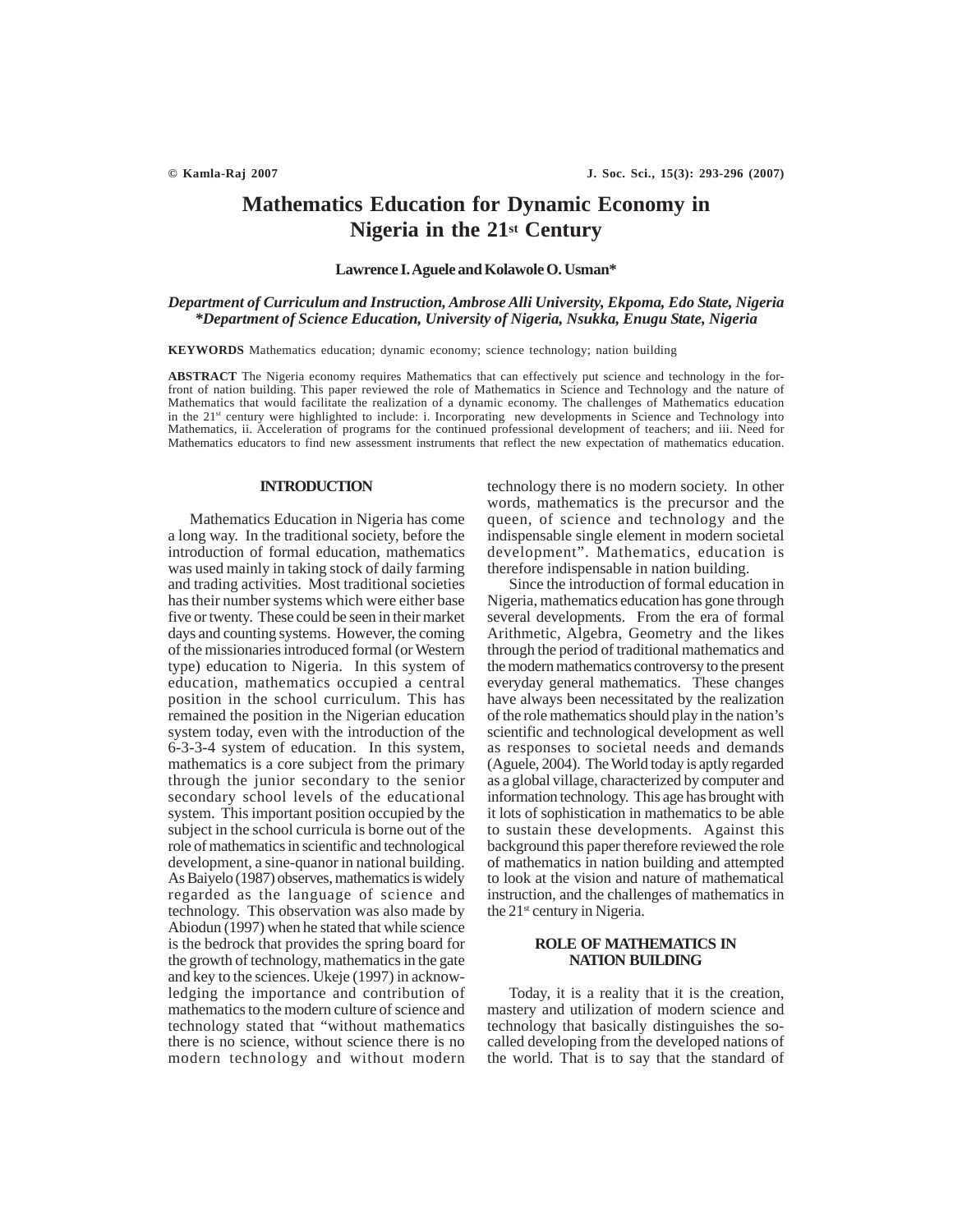living of a nation is dependent on the level, of science and technology of that nation. While science is the bedrock that provides the springboard for the growth of technology, mathematics in the gate and key to the sciences. In other words, it is the level of mathematics that determines the level of the science and technological component of any nation. The foundation of science and technology, which is the basic requirement for development of nation, is mathematics. Therefore, mathematics plays a vital role in nation building.

Mathematics as observed by Abiodun (1997) is the major tool available for formulating theories in the sciences as well as in other fields. It is used in explaining observation and experiments in other fields of inquiry. Adeyegbe (1987) observed earlier that there is hardly any area of science that does not make use of mathematical concepts to explain its own concepts, theories or models. Mathematics is a science of the methods by which quantities sought are deducible from others known or supposed. Thus, anyone who neglects mathematics may not be able to go far in the sciences and in fact other things of the world.

Practical work and observation of nature are the main source of scientific discoveries. Mathematical methods play a very important role in this. Mathematical methods lie in the foundation of physics, mechanics, engineering, economics, chemistry and so on. According to Bermant in Harbor-Peters (2000), an important feature of the application of mathematics to sciences is, that it enables us to make scientific predictions that are to draw on the basis of logic and with the aid of mathematical methods, correct conclusions whose agreement with reality is then confirmed by experience, experiment and practice. Thus mathematics is the bedrock of science and technology, which is the springboard of national development.

Mathematics today is having an enormous impact on science and society. The influence may be silent and appear hidden but has shaped our world in many ways. Mathematical ideas have helped make possible the revolution in electronics, which has transformed the way we think and live today. The information technology (IT) of today has transformed the world into a global village. These advances in science and technology are made possible by the numerous developments in pure mathematics. Mathematical sciences have helped improve the ability to predict weather, to measure the effects of environmental hazards, project the outcomes of electrons, etc. Mathematical methods, structures and concepts have become indispensable to the functioning of the technological society. Indeed in this period of hi-technology and internet super highways, no nation can make any meaningful achievement, particularly in economic development, without technology, whose foundation are science and mathematics.

In this present age of science and technology, the achievement of any meaningful economic development must be largely dependent on science and technology, which is also dependent on mathematics. Ukeje (1997) observes that improved scientific knowledge and the availability of modern technology, even if indigenous, will certainly increase economic productivity and viability. However, the state of science and technology is a function of the development and application of mathematics. Reference could be made of the ever-growing mathematical concepts and systems that are being applied effectively for the service of man. Examples of this abound in areas such as the application of system analysis to achieve cost effectiveness in various industrial and management systems, utilization of fuzzy logic and fuzzy control for equipment manufacturing and econometric in the solution of economic problems.

Today mathematics in its various forms has found applications in economics, science, chemical and energy development, engineering and technology, that it has become, a veritable and indispensable tool in national development.

## **Nature and Challenges of Mathematics in the 21st Century**

In view of the fast growing technological and scientifically engineered society of today, one may want to ask what should be the challenges to mathematics education in Nigeria. In addition, what should be the nature of mathematical instruction that is capable of propelling a veritable and dynamic society?

To learn the essential mathematics needed for the  $21<sup>st</sup>$  century, students need a non-threatening environment in which they are encouraged to ask questions and take risks. The learning climate should incorporate high expectations for all students, regardless of sex, race, handicapping condition, or socioeconomic status. Students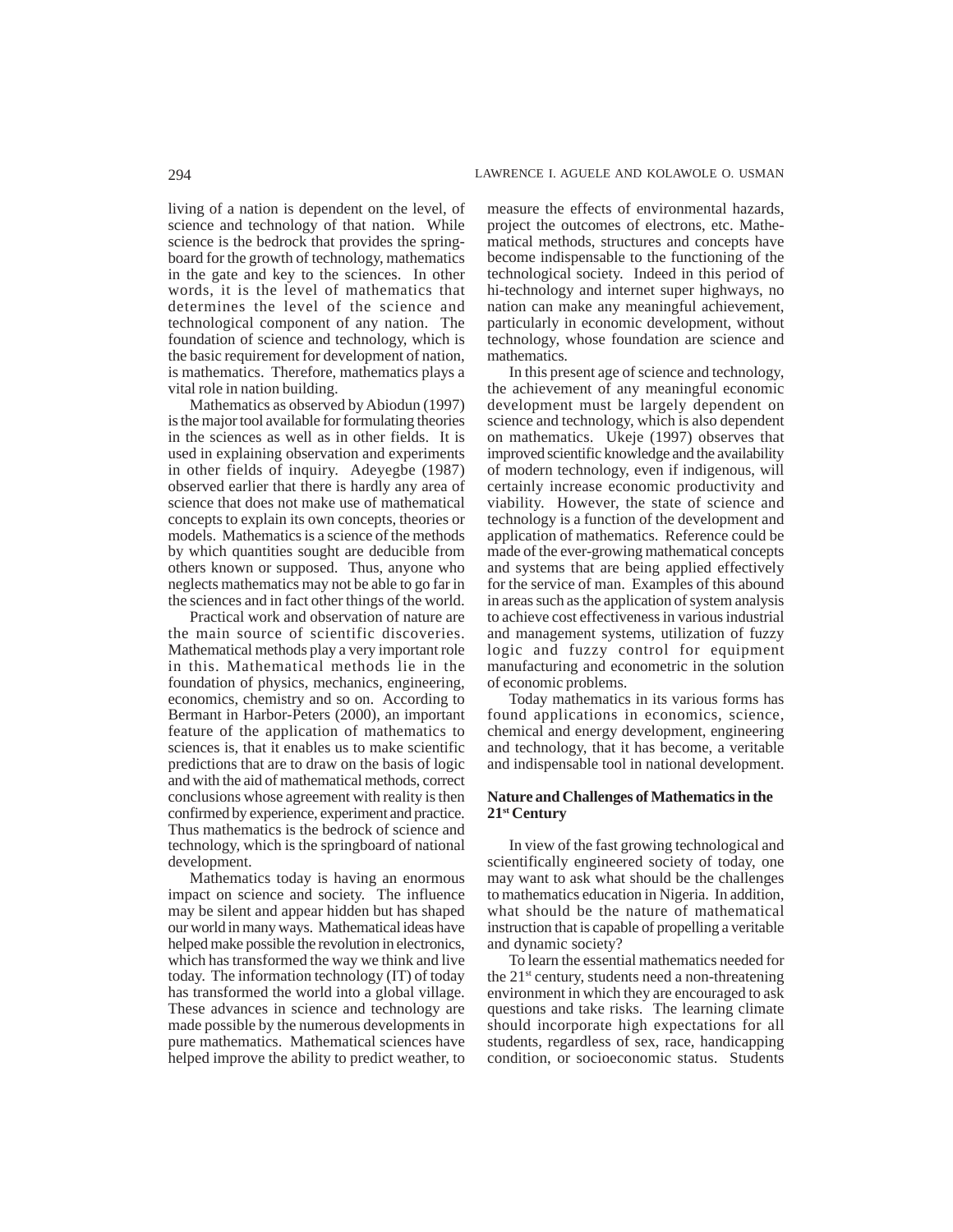need to explore mathematics using manipulative, measuring devices, models calculators and computers. They need to have opportunities to talk to each other about Mathematics. Students need modes of instruction that are suitable for the increased emphasis on problem solving, applications and higher order thinking skills. For example, cooperative learning allows students to work together in problem-solving situations to pose questions, analyse situations, try alternative strategies and check for reasonableness of results.

In this circumstance therefore the following propositions regarding the nature of mathematics instruction to boost the status of mathematics becomes relevant. These include:

- (a) Students should experience mathematics as active, engaging and dynamic.
- (b) Students should, learn to view mathematics as a human discipline to which people of many background have contributed.
- (c) Classroom activities should be organized to build on students' previous experience. Students tend to remember more ideas and information acquired through experience.
- (d) Mathematics instruction should at all times make appropriate use of technology, especially calculators and computers.
- (e) Applications that motivate theory enable students to recognize that theory contributes to their understanding mathematics.
- (f) Mathematics instruction should make extensive use of writing assignments, openended projects, and cooperative learning groups.
- (g) Mathematics instruction should acquaint students with the history of mathematics and its numerous connections to other disciplines.
- (h) Teachers should use a variety of teaching strategies and should employ a broad range of examples.
- Students should be given the opportunity to participate in mathematical discourse to build their confidence about knowing and using mathematics. This can be achieved through active participation in students' mathematical clubs and societies.
- Students should be encouraged to pursue independent explorations in mathematics. Some of these propositions are synonymous with those put forward by the National Council of Teachers of Mathematics (NCTM, 1995).

Arising from the above, particularly as it affects the nature of mathematical instruction for the 21st century in Nigeria, there are some challenges. Some of these challenges include:

- 1. There is no gainsaying that the full impact of technology on the teaching and learning of mathematics and on issues of equity is only beginning to be explored. These need to be consolidated.
- 2. In order to thoroughly incorporate new developments in mathematics into classroom instruction, serious re-examination of the entire mathematics curriculum will be required. This is usually not an easy process.
- 3. The changing processes in mathematics education make it critically important to accelerate programs for the continued professional development of teachers. That is, in order to implement the new vision of mathematics education, colleges and universities will need to reflect the same principles in their programs for the preparation of teachers.
- 4. As calls for accountability of educational institutions echo in society, mathematics educators and mathematicians need to find new assessment instruments that reflect the new expectation of mathematics education.

It may be emphasized further that these challenges call for multiple yet consistent responses from teachers, administrators, parents, government policy makers and others concerned with education in Nigeria. This is an effort to put mathematics education on a sound footing to facilitate the realization of a great and dynamic economy in Nigeria.

#### **CONCLUSION**

This paper reviewed the place of mathematics in the Nigerian educational system. It looked at the nature of mathematics for  $21<sup>st</sup>$  century economy in Nigeria and submitted that mathematics has a great role to play in nation building. Efforts must be made by stake holders to put mathematics on a sound footing in Nigeria in order to propel the nation for a dynamic economy in the  $21<sup>st</sup>$  century.

#### **REFERENCES**

Abiodun, R.F.A. 1997. "The challenges of Mathematics in Nigeria's Economic Goals of Vision 201,." *Keynote*